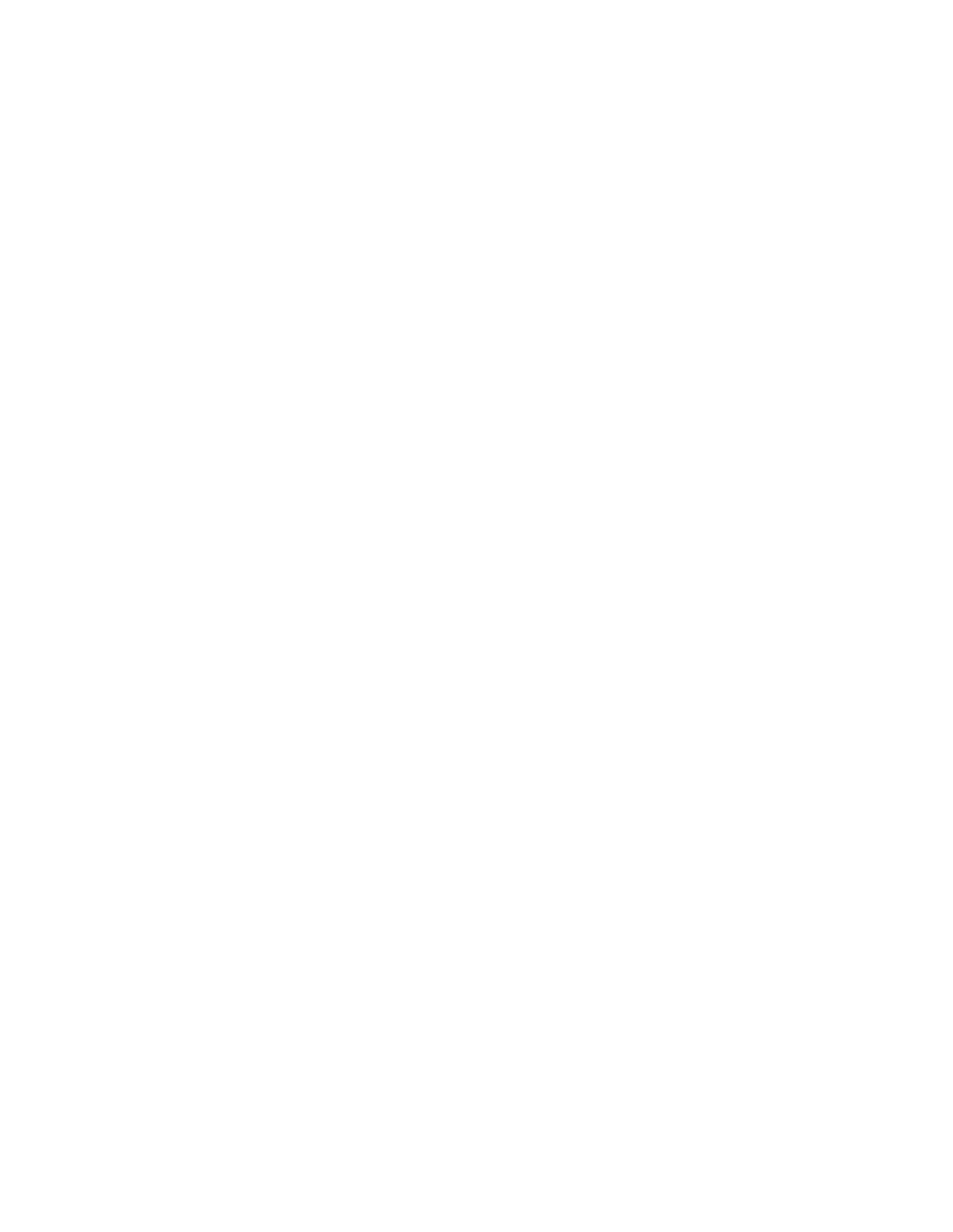THPT MINUTES THPT 5/12/2011 Mike Boe, Ed Cook, Chuck Perret, Mark, Tom Ethier, Bill Haygood, Bruno Bagnaschi, Linda Beyus, Gail, patricia

Meeting called to order: 6:05

Certified Local govt: 5members three alternates HISTORIC PROPERTIES STUDY COMMITTEE: appt by the mayor Steve Michna, Mike Boe, Marc Trivella, Todd Bryda, Patricia Natter Meneguzzo Alternates: Tom,Mark, Bruno

Carol will help with research; model documents also available for use in developing our own ifnroamtion Rose and Marty will likely help as well

Only one property is needed to develop clg: using City Hall (we can add more later)

Tom will forward email from the mayor to everyone

## KELLEY PROPERTY:

Mark: Kevin Nelson (family representative of Kelley family/realtor) wants to distribute money from sale of Kelley property to elderly relatives. Cannot do until there is some assurance of the other property not having any pollution

According to KN, most effective way to remove contaminated soil is to tear down buildings.

SUMMARY: Potential release or release areas PRA vs RA Building  $1A$  – garage building Marks understanding: most of the pollution is away from the building Not much is detected in this building

No confirmation of pollutants in the garage building

Family still must deal with abatement – even if the buildings are torn down

Advantages to leaving the building up: tax credits available 2007 study – probably commissioned by Kelley family

Demolition permit: ED – talk with them now – before the permit is applied for